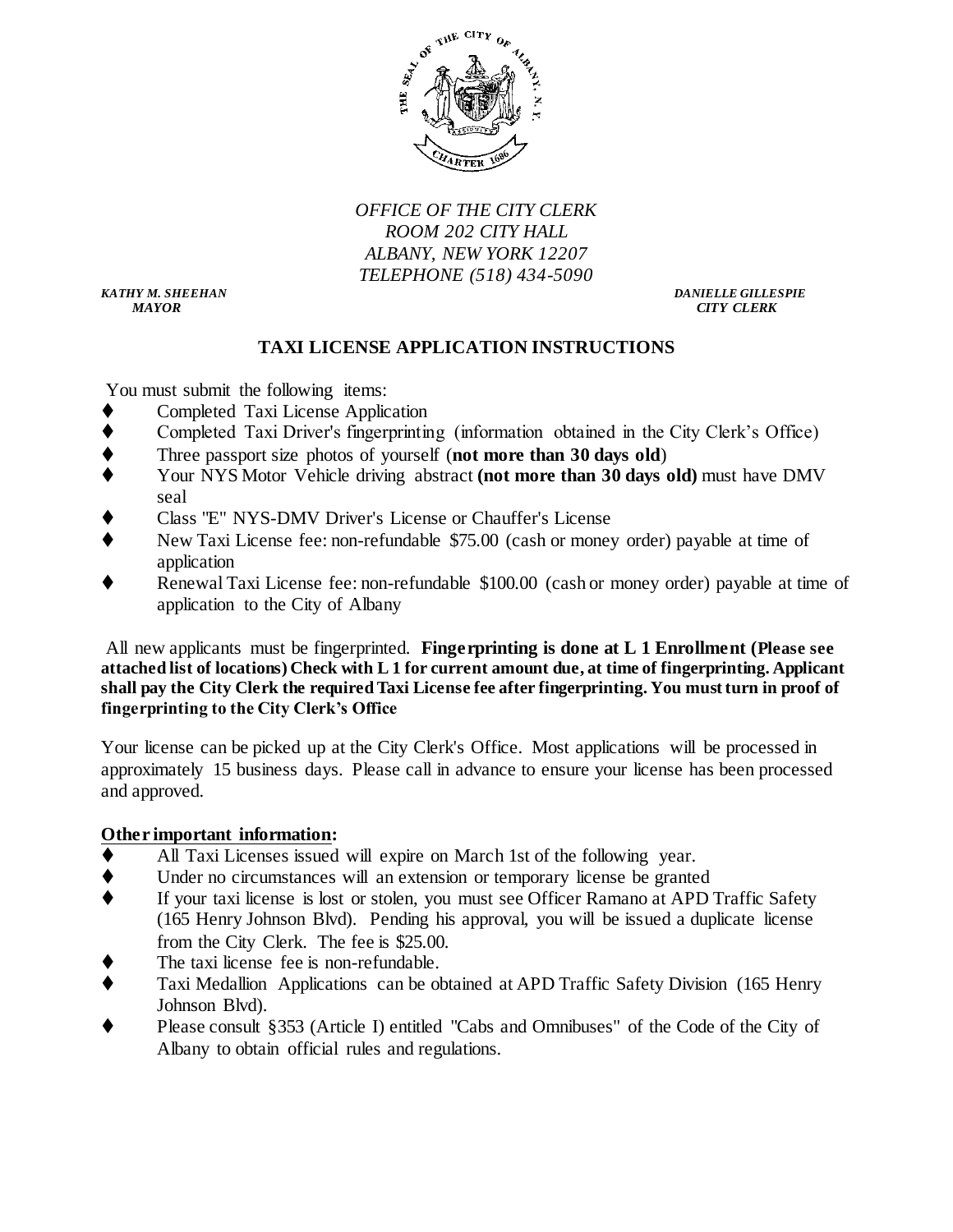#### FINGERPRINTING INSTRUC TIONS FOR TAXI LICENSE APPLIC

#### Read ALL Instructions Carefully

If you are applying for a job as listed above and are informed that you need to be fingerprinted, you will need to do the following:

Contact "L1 Enrollment" in order to schedule an appointment to be fingerprinted. They can be contacted as follows:

Website: www.L1enrollment.com Appointment scheduling via the website is available 24/7/365.

Toll Free number: 877-472-6915 Appointment scheduling via the call center is available 9am – 9pm Monday through Saturday.

0r

A list of available locations can be found at www.L1enrollment.com Select "NY" and then click on "Locations" to view the list. There are several in the Albany area.

You will need to know the departments "ORI" number, it is: NY0010100

You will also need to know your "Fingerprint Reason". The only reason accepted for this purpose is: "TAXI"

If you schedule an appointment via the website, it is recommended you print out the confirmation page and bring it to your appointment.

The cost, to be paid by applicant, is as follows:

DCJS fingerprint search fee ........................... \$75.00

Total Fingerprinting Fee Due ...................\$ call L1 for current fee -

Payment may be made by personal or business check, certified check, bank check, money order or credit card. Payment is made to: "L1 Enrollment Services"

When you go to be fingerprinted you MUST bring two forms of identification. At least one must have a photo. Acceptable forms of ID are Drivers License, US Passport, US Social Security Card, US Military ID Card, Original or Certified Birth Certificate, School ID w/photo, Photo ID Issued by Federal, state or Local Government.

You will be provided two receipts from L1, to show that you have been fingerprinted. YOU MUST THEN RETURN ONE OF THE RECEIPT S TO THE CITY CLERK'S OFFICE TO SHOW THAT FINGERPRINTS WERE TAKEN AT WHICH TIME YOUR APPLICATION WILL BE PROCESSED.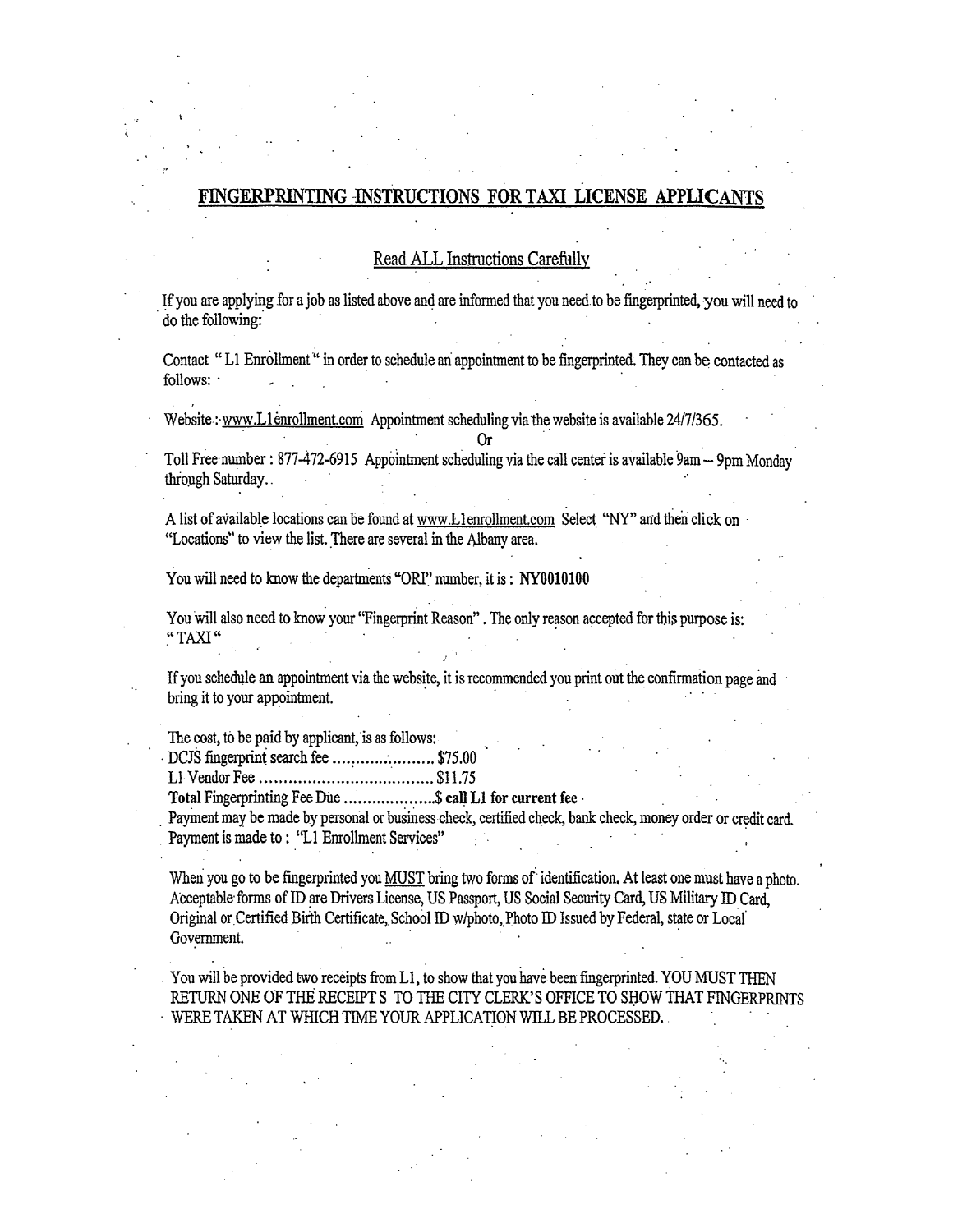|  | Hudson                                     | <b>Schoharie</b><br>Schenectady                                           | Albany- Colvin Ave         | <b>Fultonville</b>                    | Schoharie                          | Leeds                         | Johnstown<br>Fort Edward          | Hudson                                                                 | Schenectady                           | East Greenbush                                             | Malta                                 | Albany-Columbia Circle                 | EASTERN NY |  |
|--|--------------------------------------------|---------------------------------------------------------------------------|----------------------------|---------------------------------------|------------------------------------|-------------------------------|-----------------------------------|------------------------------------------------------------------------|---------------------------------------|------------------------------------------------------------|---------------------------------------|----------------------------------------|------------|--|
|  | Hudson, NY (160 Fairview Plaza, Suite 284) | Schoharie, NY (138 Grand St. Suite 2)<br>Schenectady, NY (945 Palmer Ave) | Albany, Ny (10 Colvin Ave) | Fultonville, NY<br>(123 Riverside Dr. | Schoharie, NY<br>(160 Holiday Way) | Leeds, NY<br>(704 Rt.<br>23b) | Johnstown, NY (308 N. Comrie Ave) | Fort Edward, NY<br>Hudson, NY (16-18 Park Place)<br>(1418 Saratoga Rd. | Schenectady, NY<br>(167 Nott Terrace) | East Greenbush, NY (568 Columbia Turnpike,<br><b>Suite</b> | Malta, NY (101 Saratoga Village Blvd) | Albany, NY (1 Columbia Circle, Ste 205 |            |  |
|  | M & Th 9-12                                | M & Th 9-12                                                               | M-F 9-4:30<br>Tue 9-1      |                                       | $\frac{7h\ 10-2}{F\ 9-12}$         | W 2-5:30                      | Th.1:30-4:30<br>W 9-3             |                                                                        | $\frac{M}{9-3}$<br>$-9-3$             | M-F 7:30-4:45,<br>Sa 8-12                                  | <b>Th 9-2</b>                         | M&W 9-4:30, T&Th 9-12:30, Sa 10-1:30   |            |  |

 $\mathcal{L}^{\mathcal{L}}(\mathcal{L}^{\mathcal{L}})$  and  $\mathcal{L}^{\mathcal{L}}(\mathcal{L}^{\mathcal{L}})$  and  $\mathcal{L}^{\mathcal{L}}(\mathcal{L}^{\mathcal{L}})$  $\mathcal{L}^{\text{max}}_{\text{max}}$  $\label{eq:2} \frac{1}{2} \sum_{i=1}^n \frac{1}{2} \sum_{j=1}^n \frac{1}{2} \sum_{j=1}^n \frac{1}{2} \sum_{j=1}^n \frac{1}{2} \sum_{j=1}^n \frac{1}{2} \sum_{j=1}^n \frac{1}{2} \sum_{j=1}^n \frac{1}{2} \sum_{j=1}^n \frac{1}{2} \sum_{j=1}^n \frac{1}{2} \sum_{j=1}^n \frac{1}{2} \sum_{j=1}^n \frac{1}{2} \sum_{j=1}^n \frac{1}{2} \sum_{j=1}^n \frac{1}{$  $\label{eq:2} \mathcal{L} = \left\{ \begin{array}{ll} \mathcal{L}_{\text{max}} & \mathcal{L}_{\text{max}} \\ \mathcal{L}_{\text{max}} & \mathcal{L}_{\text{max}} \end{array} \right.$  $\label{eq:2} \frac{1}{\sqrt{2}}\left(\frac{1}{\sqrt{2}}\right)^{2} \frac{1}{\sqrt{2}}\left(\frac{1}{\sqrt{2}}\right)^{2} \frac{1}{\sqrt{2}}\left(\frac{1}{\sqrt{2}}\right)^{2} \frac{1}{\sqrt{2}}\left(\frac{1}{\sqrt{2}}\right)^{2} \frac{1}{\sqrt{2}}\left(\frac{1}{\sqrt{2}}\right)^{2} \frac{1}{\sqrt{2}}\left(\frac{1}{\sqrt{2}}\right)^{2} \frac{1}{\sqrt{2}}\left(\frac{1}{\sqrt{2}}\right)^{2} \frac{1}{\sqrt{2}}\left(\frac{1}{$  $\label{eq:2} \frac{1}{2} \int_{\mathbb{R}^3} \frac{1}{\sqrt{2}} \, \frac{1}{\sqrt{2}} \, \frac{1}{\sqrt{2}} \, \frac{1}{\sqrt{2}} \, \frac{1}{\sqrt{2}} \, \frac{1}{\sqrt{2}} \, \frac{1}{\sqrt{2}} \, \frac{1}{\sqrt{2}} \, \frac{1}{\sqrt{2}} \, \frac{1}{\sqrt{2}} \, \frac{1}{\sqrt{2}} \, \frac{1}{\sqrt{2}} \, \frac{1}{\sqrt{2}} \, \frac{1}{\sqrt{2}} \, \frac{1}{\sqrt{2}} \, \frac{1}{\sqrt{2}} \, \frac$  $\label{eq:2} \frac{1}{\sqrt{2}}\int_{\mathbb{R}^3} \left|\frac{d\mathbf{r}}{d\mathbf{r}}\right|^2 \, d\mathbf{r} \, d\mathbf{r} \, d\mathbf{r} \, d\mathbf{r} \, d\mathbf{r} \, d\mathbf{r} \, d\mathbf{r} \, d\mathbf{r} \, d\mathbf{r} \, d\mathbf{r} \, d\mathbf{r} \, d\mathbf{r} \, d\mathbf{r} \, d\mathbf{r} \, d\mathbf{r} \, d\mathbf{r} \, d\mathbf{r} \, d\mathbf{r} \, d\math$  $\mathcal{L}^{\text{max}}_{\text{max}}$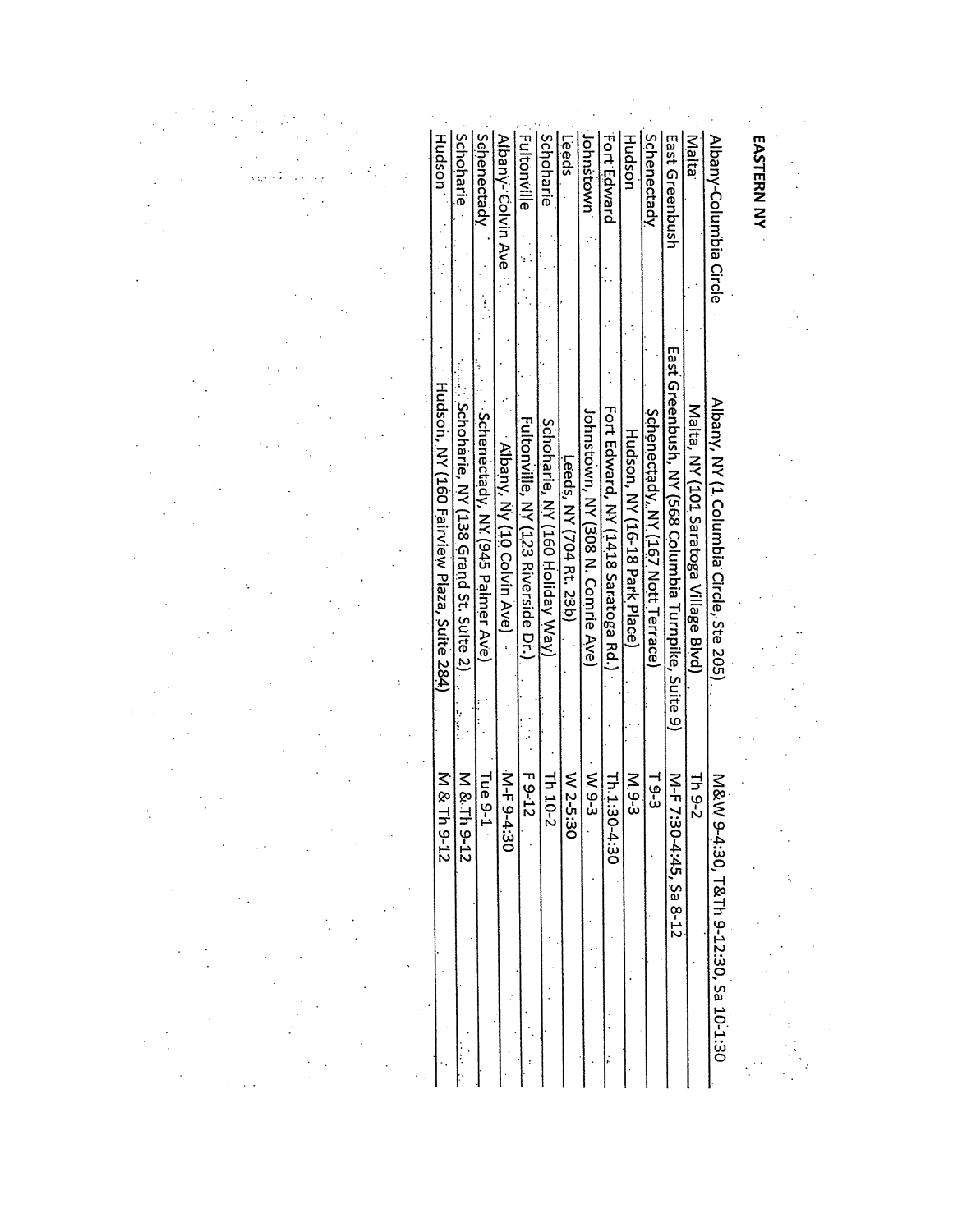

 **Office of the City Clerk Kathy M. Sheehan City Hall - Room 202 Danielle Gillespie Mayor Mayor Albany, New York 12207 City Clerk Mayor** Albany, New York 12207  **Phone (518) 434-5090 Fax (518) 434-5081**

# **TAXICAB LICENSE APPLICATION**

| <b>NEW LICENSE FEE PAID: \$75.00</b> |  |
|--------------------------------------|--|
|                                      |  |

 **RENEWAL FEE PAID: \$100.00** 

 **REPLACEMENT FEE PAID: \$25.00** 

 **Clerk Initials: \_\_\_\_\_\_**

 **Date:** 

### **IMPORTANT NOTICE**

False replies to any of the questions herein under the law constitutes perjury, detection of such falsity will result in refu sal of license or, if granted, in revocation of same.*All application fees are non-refundable.*

*The following application must be properly filled out and all questions answered.*

| Full Name (printed:                                                          |                                                                                                                                |  |  |
|------------------------------------------------------------------------------|--------------------------------------------------------------------------------------------------------------------------------|--|--|
|                                                                              |                                                                                                                                |  |  |
|                                                                              |                                                                                                                                |  |  |
| Height: Weight: Complexion: Complexion: Eye Color: Hair Color: Hair Color:   |                                                                                                                                |  |  |
|                                                                              |                                                                                                                                |  |  |
| Marital Status (circle one): Married Single Sex (circle one): Male Female    |                                                                                                                                |  |  |
| If operating own taxicab please give:<br>Medallion number: _________________ | Application must be accompanied by<br>3 pictures taken within 30 days of<br>date of application.<br>Pictures must be this size |  |  |
|                                                                              |                                                                                                                                |  |  |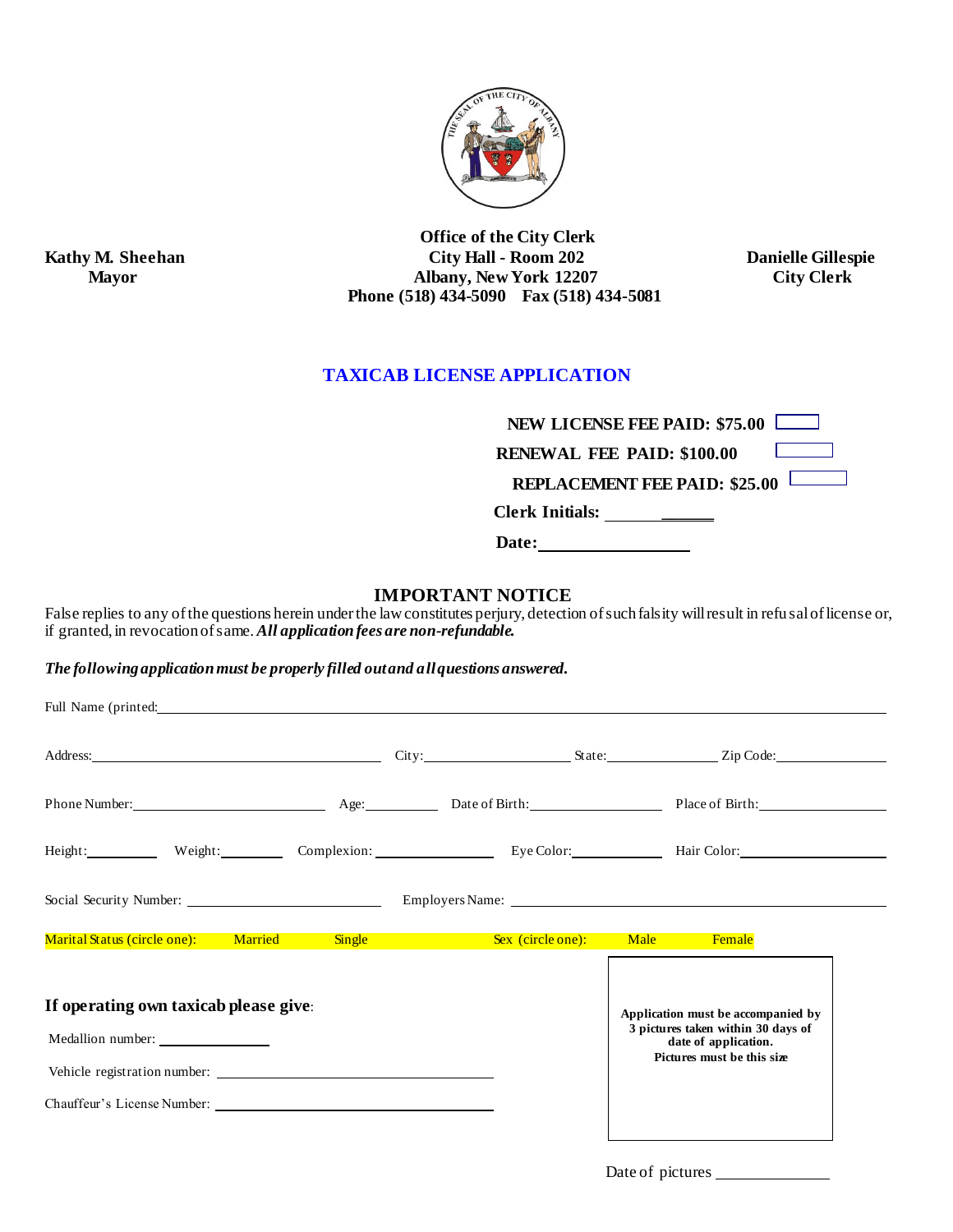| I the undersigned, hereby apply for a PUBLIC TAXICAB DRIVER'S LICENSE to drive a Taxicab in the City of Albany, NY and for that purpose file the attached<br>photograph and description of myself, and give the following answers to the questions contained in this application. |
|-----------------------------------------------------------------------------------------------------------------------------------------------------------------------------------------------------------------------------------------------------------------------------------|
| 1. Are you a naturalized citizen of the United States, or have you declared your intention to become one? (State which, giving date of naturalization and                                                                                                                         |
| the court in which papers were filed.                                                                                                                                                                                                                                             |
|                                                                                                                                                                                                                                                                                   |
| 2. Have you ever served in the army, navy, or militia, of this or any other country? Yes $\bigcirc$<br>$_{\text{No}}$ $\cup$<br>If yes, where? $\qquad \qquad$                                                                                                                    |
| 3. Were you ever convicted of any crime or traffic offense? Yes $\bigcirc$<br>If so, give charges and disposition (explain).<br>$\mathbb{N}_0$ $\bigcirc$                                                                                                                         |
| 4. Have you been in an automobile accident(s) resulting in injury to yourself or any other party? Yes $\bigcap$<br>No<br>If so, give date and<br>location.                                                                                                                        |
| 5. Are you addicted to intoxicating liquors as a beverage, or any narcotic drugs?<br>Yes $\bigcap$ No $\bigcap$                                                                                                                                                                   |
| $_{\rm No}$ $\subset$<br>$_{\text{Yes}}$ $\subset$<br>6. Have you ever filed an application for a Taxicab Driver's License?<br>If so, state when, where, and with what result.                                                                                                    |
| 7. Has any taxicab driver's, chauffeurs, or operator's license issued to you by the City of Albany or the State of New York ever been suspended or<br>$_{\text{Yes}}$ $\cup$<br>No<br>If so, give particulars.<br>revoked?                                                        |
| 8. Have you any physical or mental defects or infirmity, of which you are aware, that would in any way interfere with the proper operation and control<br>by you of a motor vehicle. Yes<br>$_{\text{No}} \cup$                                                                   |

9. Where have you lived for the last three (3) years?

| <b>YEAR</b> | <b>ADDRESS</b> | <b>CITY OR TOWN</b> | <b>RESIDED WITH</b> |
|-------------|----------------|---------------------|---------------------|
|             |                |                     |                     |
|             |                |                     |                     |
|             |                |                     |                     |

10. Give the names and addresses of your employers, and your occupation, for the past five years.

| <b>YEAR</b> | <b>EMPLOYER</b> | <b>ADDRESS</b> | <b>OCCUPATION</b> |
|-------------|-----------------|----------------|-------------------|
|             |                 |                |                   |
|             |                 |                |                   |
|             |                 |                |                   |
|             |                 |                |                   |
|             |                 |                |                   |